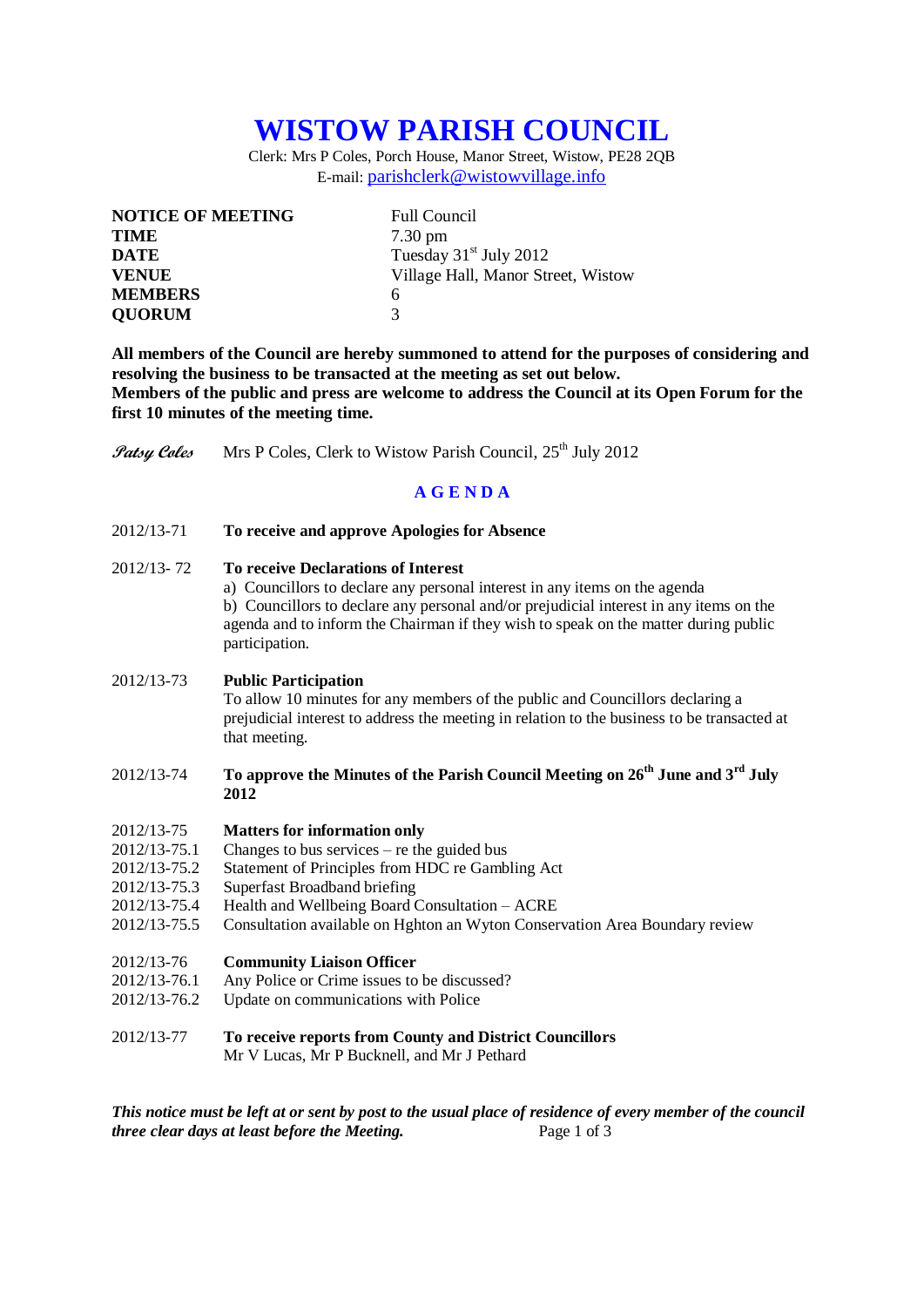Page 2

| 2012/13-78   | <b>Finance</b>                                                                                            |          |
|--------------|-----------------------------------------------------------------------------------------------------------|----------|
|              | a) to approve the Financial Statement                                                                     |          |
|              | b) to approve payment of outstanding amounts :                                                            |          |
|              | Mrs P Coles - July salary (rates as per minute no. 8e                                                     |          |
|              | of the meeting dated the $15/12/09$ now paid quarterly                                                    | £210.16  |
|              | Fergusons, grass cutting                                                                                  | £1686.00 |
|              | c) review cash flow and resolve anticipated issues                                                        |          |
|              | d) Period of audit is now over and our accounts have been                                                 |          |
|              | signed off by the external auditor, Moore Stephens                                                        | £162.00  |
|              | e) We have been notified that our Council Saver account with                                              |          |
|              | Cambridge Building society ends on 30 <sup>th</sup> August 2012 and we need to                            |          |
|              | give instructions where the money should be transferred.                                                  |          |
|              |                                                                                                           |          |
| 2012/13-79   | Correspondence                                                                                            |          |
| 2012/13-79.1 | Email from Wistow in Bloom asking if they may take the lead in replacing a dead tree in                   |          |
|              | the Church yard.                                                                                          |          |
| 2012/13-79.2 | Dr Farrar has been invited to the Mayor's Civic Church service and reception on $9th$                     |          |
|              | September.                                                                                                |          |
|              |                                                                                                           |          |
| 2012/13-80   | To consider any Planning Applications received                                                            |          |
| 2012/13-80.1 | 1201034 FUL Installation of 3 Kingspan kw6 wind turbines 15m high mast to hub with                        |          |
|              | 56. diameter blades. Three Fishes Farm, Puddock Road, Warboys.                                            |          |
| 2012/13-8-.2 | Notice of street naming and numbering, Orchard House, Mill Road                                           |          |
| 2012/13-81   | <b>Code of Conduct</b>                                                                                    |          |
| 2012/13-81.1 | To adopt Code of Conduct in line with Huntingdon District Council                                         |          |
| 2012/13-81.2 | To complete Declaration of Interest Forms                                                                 |          |
|              |                                                                                                           |          |
| 2012/13-82   | <b>Playground Maintenance</b>                                                                             |          |
| 2012/13-82.1 | Update on aerial runway maintenance                                                                       |          |
| 2012/13-82.2 | Update hedge cutting                                                                                      |          |
| 2012/13-82.3 | Risk assessment/bin rota update                                                                           |          |
|              |                                                                                                           |          |
| 2012/13-83   | <b>Town and Parish Charter Meeting/Localism Issues</b>                                                    |          |
| 2012/13-83.1 | Training available- General Power of Competence                                                           |          |
| 2012/13-84   | <b>Cambridge Acre Membership renewal</b>                                                                  |          |
| 2012/13-84.1 | Renewal cost is £30.                                                                                      |          |
|              |                                                                                                           |          |
| 2012/13-85   | <b>Highway Warden Scheme</b>                                                                              |          |
| 2012/13-85.1 | Update on Highway Warden induction                                                                        |          |
|              |                                                                                                           |          |
| 2012/13-86   | <b>Parish Council Vacancy</b>                                                                             |          |
| 2012/13-86.1 | No applications have been received for the Parish Council Vacancy                                         |          |
| 2012/13-87   | <b>Parish Plan Working Parties Feedback and Updates</b>                                                   |          |
|              | Mr McInnes<br>a-Litter                                                                                    |          |
|              | Mr Carter<br>b- Countryside                                                                               |          |
|              | Annual report for Local Access Forum and Countryside Access Team. Update on grass                         |          |
|              |                                                                                                           |          |
|              | cutting.<br>Mr MacInness Booth                                                                            |          |
|              | c- Village Hall<br>d - Parish Plan Review - Dr Farrar/Mr Bucknell/Ms Robinson/Mr Carter                   |          |
|              |                                                                                                           |          |
|              | This notice must be left at an sent by post to the usual place of residence of gram member of the council |          |

*This notice must be left at or sent by post to the usual place of residence of every member of the council three clear days at least before the Meeting.* Page 2 of 3